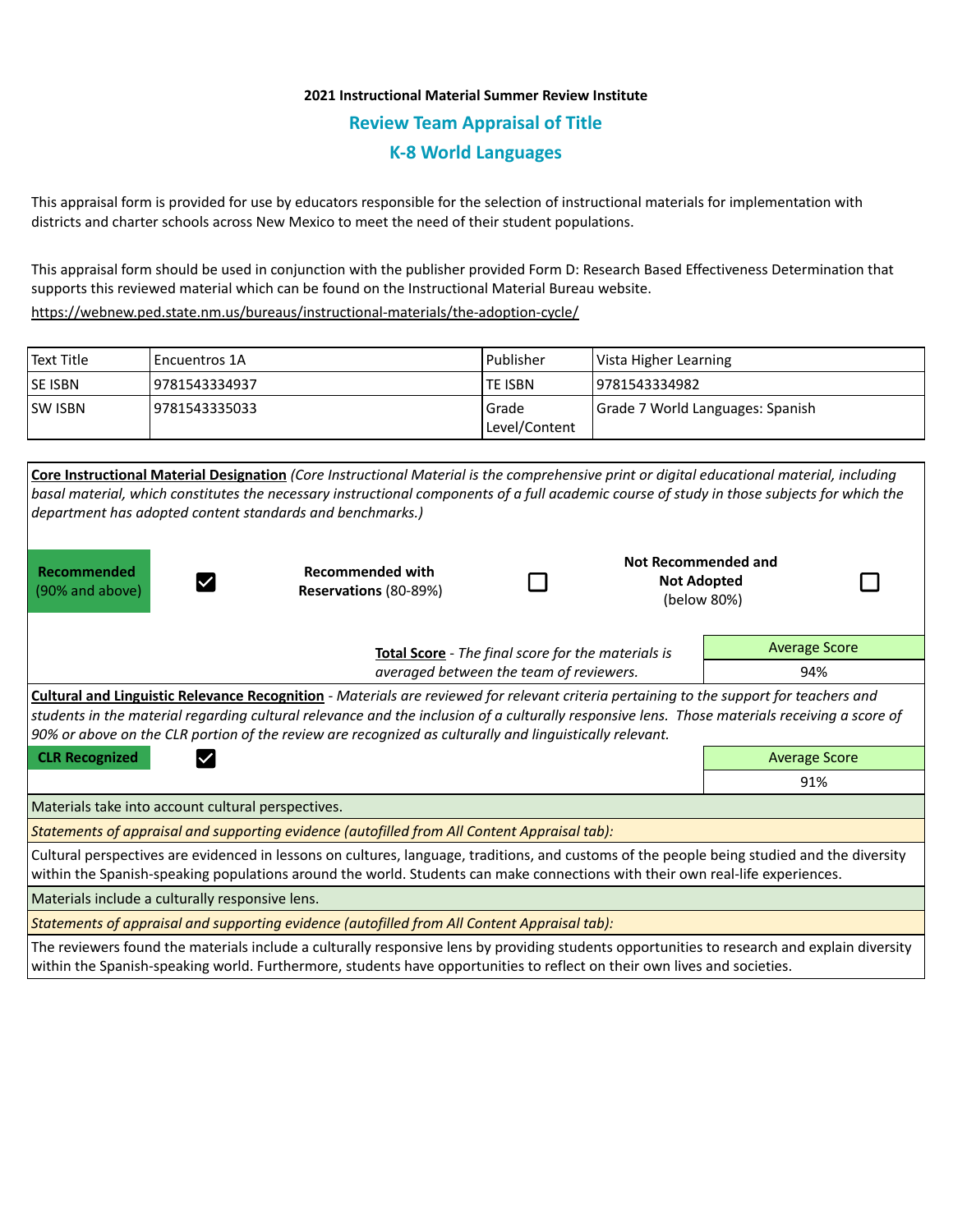**Standards Review** *- Materials are reviewed for alignment with the state adopted content standards, benchmarks and performance standards.*

Average Score

94%

Materials align with World-Readiness standards overall.

*Statements of appraisal and supporting evidence:* 

The reviewers found that the materials mostly meet the World-Readiness standards overall. The materials provide opportunities for students to practice the language in real world situations within their communities. While students had opportunities to engage within their communities, there is limited evidence of students being able to interact and collaborate in a globalized world.

Materials align with communication standards.

*Statements of appraisal and supporting evidence:* 

The reviewers found that the materials meet the communication standards as evidenced by the interpersonal, interpretive, and presentational communication activities, allowing students to participate in pair-share and small group activities. Students also have opportunities to practice speaking Spanish, inferring information from written texts, and expressing themselves in a culturallyappropriate manner in a variety of situations.

Materials align with cultures standards.

*Statements of appraisal and supporting evidence:* 

The reviewers found that the materials align with cultures standards. Each unit presents opportunities for students to explore the many cultures of the Spanish-speaking countries and regions of the world. Through photos, images, videos, and activities, students can build and expand their cultural knowledge.

Materials align with connections standards.

*Statements of appraisal and supporting evidence:* 

The reviewers found the materials align with connections standards, as evidenced by the activities that require students to build, reinforce, and expand their knowledge of other disciplines while using the language to develop critical thinking and to solve real-life problems creatively. Students have access to evaluate information and diverse perspectives through the language and cultures represented in the units.

Materials align with comparisons standards.

*Statements of appraisal and supporting evidence:* 

The reviewers found the materials align with comparisons standards, as evidenced by the opportunities to reflect on the nature of language through comparisons between Spanish and their own language. Students also have opportunities to investigate, explain and reflect on the concept of cultures by comparing their own culture to other cultures.

Materials align with communities standards.

*Statements of appraisal and supporting evidence:* 

The reviewers found that the materials align with communities standards. Students have opportunities to become proficient in Spanish as they learn to expand knowledge of other disciplines, develop an understanding of other cultures, see how languages work, and build an understanding of the relationship between language and culture. Students also have opportunities to build their use of Spanish for personal enjoyment, enrichment and employability.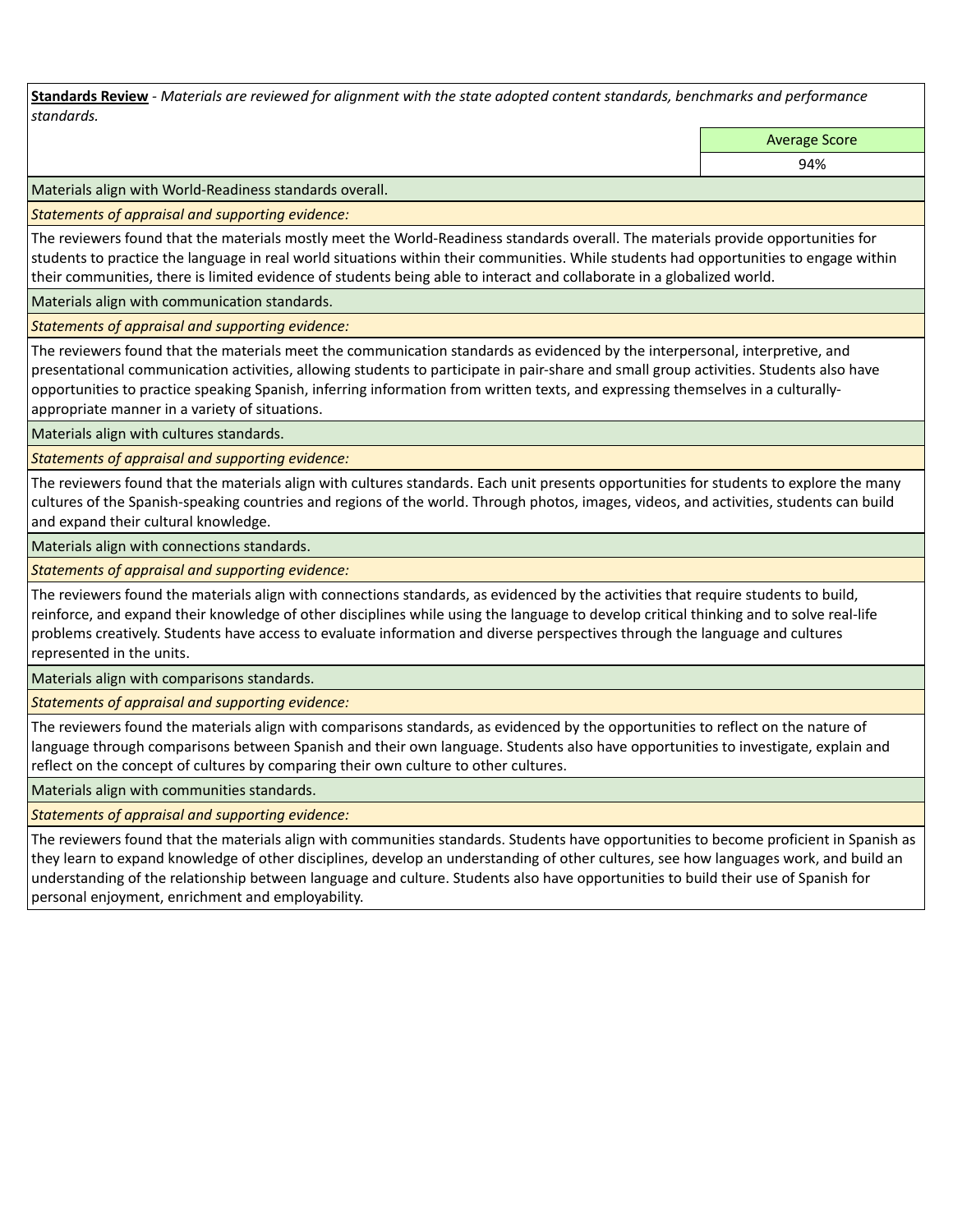**WL Content Review** *- Materials are reviewed for relevant criteria pertaining to the support for teachers and students in the specific content area reviewed.*

Average Score

93%

Materials provide a selection and range of high-quality texts worthy of students' time and attention, exhibiting exceptional craft and thought and/or providing useful information.

*Statements of appraisal and supporting evidence:* 

The reviewers found that the instructional materials provide a range of high-quality texts that provide useful information and are worthy of students' time and attention. Such evidence can be found in postcards, dialogues, and texts about cultures. In one lesson, students are encouraged to bring in catalogs/ads from stores to use during the unit.

Questions in the materials are high-quality text-dependent and text-specific questions. The overwhelming majority of these questions are text-specific and draw student attention to the particulars in the text.

*Statements of appraisal and supporting evidence:* 

The reviewers found that the questions in the materials are high-quality text-dependent and text-specific that draw students' attention to the particulars in the text. These can be found, for example, in the texts/lessons about culture or studying a map and answering questions in the subsequent activities/discussions.

Materials provide scaffolding and supports to enable students' learning of world languages.

*Statements of appraisal and supporting evidence:* 

The materials provide scaffolding and supports to enable students' learning of world languages, as can be evidenced in the activities throughout the lessons and units that become increasingly complex. They do so in order to assist students in developing their proficiency skills step-by-step.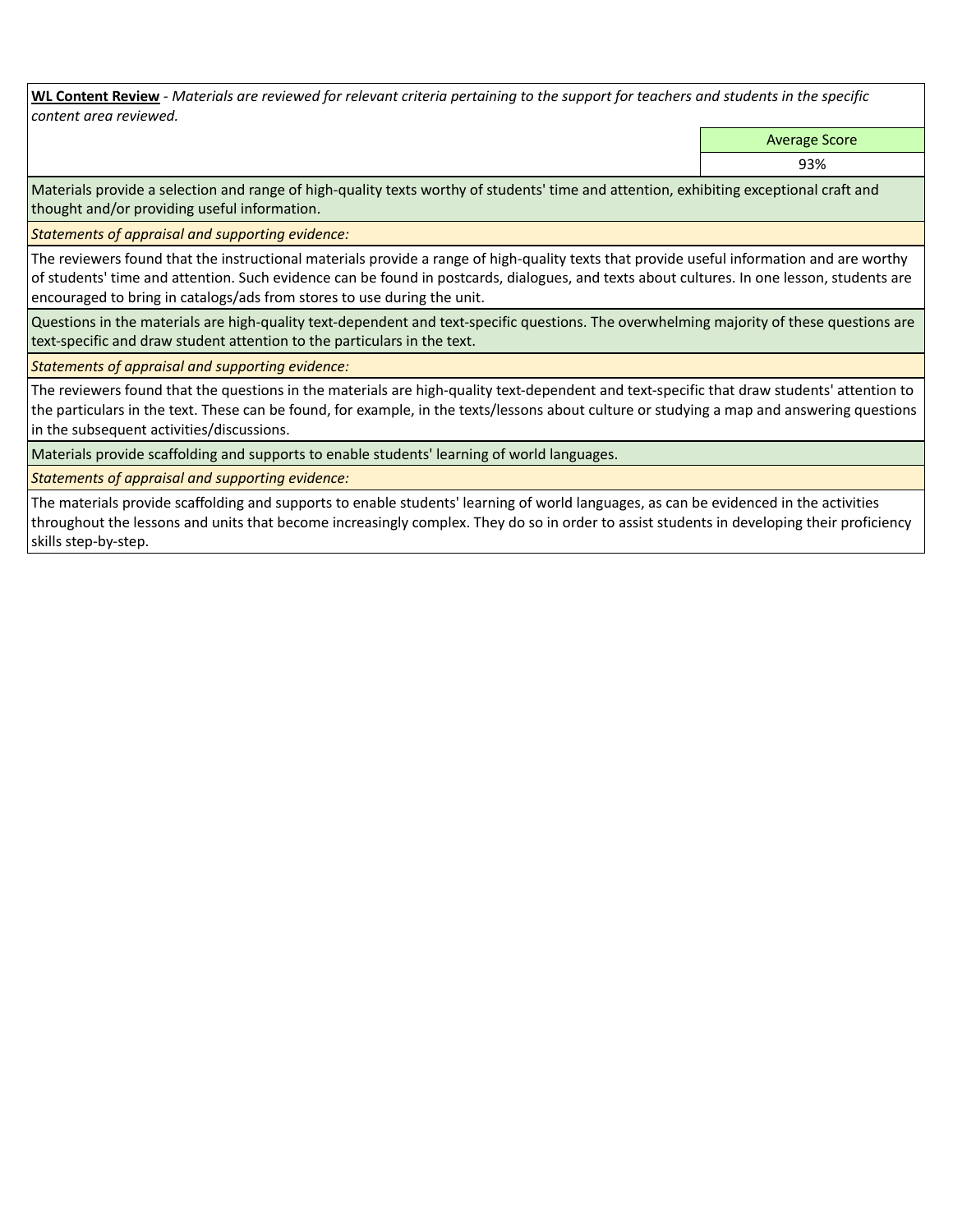**All Content Review** *- Materials are reviewed for relevant criteria pertaining to the support for teachers and students in the material regarding the progression of the standards, lesson structure, pacing, assessment, individual learners and cultural relevance.*

Average Score

93%

Materials are coherent and consistent with the standards that all students should study in order to be college and career ready.

*Statements of appraisal and supporting evidence:*

The reviewers found that the instructional materials are coherent and consistent with the standards that all students should study in order to be college and career ready. This can be evidenced in the multiple reading, writing, speaking, and listening activities throughout each lesson and unit and which help students develop their interpersonal, interpretive, and presentational skills, all of which are necessary to be college and career ready. Connections between contents and with students' real-life experiences are made when appropriate.

Materials are well designed and take into account effective lesson structure and pacing.

*Statements of appraisal and supporting evidence:*

The reviewers found that the materials are well designed and reference learning progressions throughout the unit. The design of the assignments are intentional and sequenced. The structure of the units allow for scaffolding, spiraling and expansion of skills.

Materials support teacher planning, learning, and understanding of the standards.

*Statements of appraisal and supporting evidence:*

The reviewers found that the materials provide effective planning and implementation of the lessons with suggestions for differentiated instruction. Teachers are provided with teaching suggestions that facilitate understanding of and connections to the standards.

Materials offer teachers resources and tools to collect ongoing data about student progress on the standards.

*Statements of appraisal and supporting evidence:*

The materials provide teachers with resources and tools to collect ongoing data about student progress on the standards. There are imbedded formative and summative assessments, such as questions and presentations. However, the rubrics do not allow for differentiation, remediation or acceleration. The reviewers found the materials to be limited in their approach to assessment.

Materials support effective use of technology to enhance student learning.

*Statements of appraisal and supporting evidence:*

The printed SE and TE have activities that integrate opportunities for digital learning, by indicating there are additional resources online. In addition, some activities include students listening to an audio and responding or viewing a video and writing responses to prompts. Most of the digital material components are "under construction" and therefore were difficult to review, resulting in partially meeting the expectation of the criteria for technology.

Materials can be easily customized for individual learners.

*Statements of appraisal and supporting evidence:* 

The reviewers found the materials can be easily customized for individual learners, using the differentiated instructions suggestions included in each lesson.

Materials give all students extensive opportunities and support to explore key concepts.

*Statements of appraisal and supporting evidence:*

The reviewers found the materials give all students opportunities and support to explore key concepts. Project-based learning is included and several activities provide opportunities for students to research and present or share information.

Materials take into account cultural perspectives.

*Statements of appraisal and supporting evidence:*

Cultural perspectives are evidenced in lessons on cultures, language, traditions, and customs of the people being studied and the diversity within the Spanish-speaking populations around the world. Students can make connections with their own real-life experiences.

Materials include a culturally responsive lens.

*Statements of appraisal and supporting evidence:*

The reviewers found the materials include a culturally responsive lens by providing students opportunities to research and explain diversity within the Spanish-speaking world. Furthermore, students have opportunities to reflect on their own lives and societies.